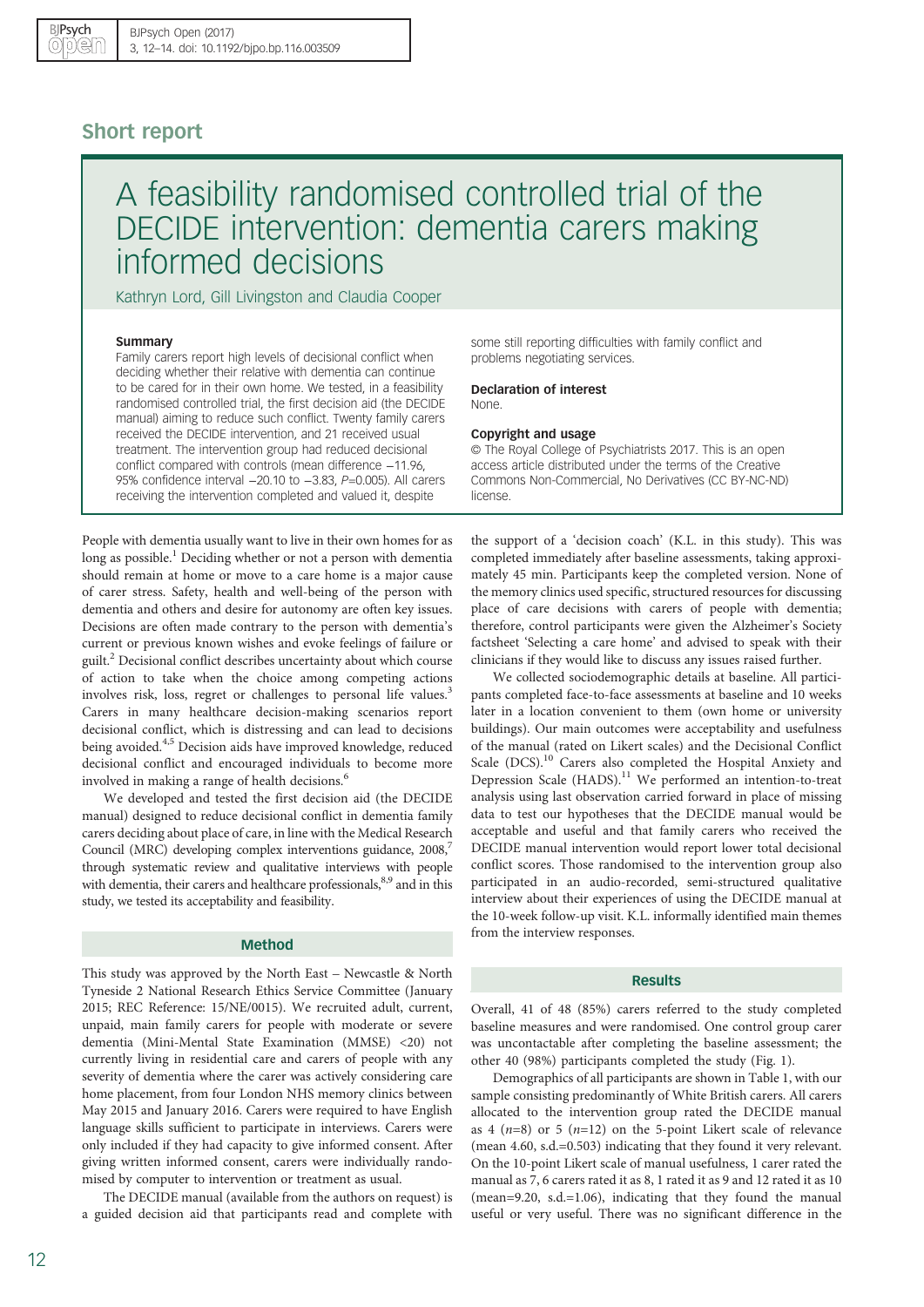<span id="page-1-0"></span>

mean DCS score between intervention and control groups at baseline (mean difference −0.89, 95% confidence interval (CI) −9.61 to 7.83, t(39)=0.21, P=0.838). At 10-week follow-up, the

| Table 1 Participant characteristics                              |                          |                              |                         |
|------------------------------------------------------------------|--------------------------|------------------------------|-------------------------|
|                                                                  |                          | Intervention arm<br>$(n=20)$ | Control arm<br>$(n=21)$ |
|                                                                  |                          | $n$ (%)                      | $n$ (%)                 |
| Gender                                                           | Male                     | 5(25)                        | 10 (48)                 |
|                                                                  | Female                   | 15(75)                       | 11 (52)                 |
| Age (years)                                                      | $40 - 54$                | 5(25)                        | 7(33.3)                 |
|                                                                  | 55-64                    | 7(35)                        | 7(33.3)                 |
|                                                                  | $65 - 74$                | 5(25)                        | 4 (19)                  |
|                                                                  | 75-84                    | 3(15)                        | 3(14.3)                 |
| Relationship to<br>person with<br>dementia                       | Spouse or partner        | 10(50)                       | 7(33)                   |
|                                                                  | Child                    | 10 (50)                      | 14 (67)                 |
| Carer and person<br>with dementia<br>currently live<br>together? | Yes                      | 11(55)                       | 10 (48)                 |
|                                                                  | <b>No</b>                | 9(45)                        | 11 (52)                 |
| Ethnicity                                                        | White British            | 16 (80)                      | 13 (62)                 |
|                                                                  | Other White              | 3(15)                        | 3(14)                   |
|                                                                  | Asian                    | 1(5)                         | 2(9)                    |
|                                                                  | African-English          | 0(0)                         | 1(5)                    |
|                                                                  | Black Caribbean          | 0(0)                         | 1(5)                    |
|                                                                  | Other: Hispanic<br>mixed | 0(0)                         | 1(5)                    |

intervention group had a significantly lower mean DCS score compared with control participants (24.72 compared with 36.68; mean difference −11.96, 95% CI −20.10 to −3.83, t(39)=−2.97,  $P=0.005$ ); this remained significant after controlling for baseline scores (ANCOVA  $F(1,38) = 12.38$ ,  $P=0.001$ ). At follow-up, there was no significance between group difference in anxiety (mean difference −0.024, 95% CI −2.94 to 2.89, P=0.987) or depression scores (mean difference 0.421, 95% CI −2.23 to 3.10, P=0.750). In qualitative interviews, carers reported that the DECIDE manual did not remove all barriers to decision-making. Disagreements between the person with dementia and other family members trying to share decision-making were often unresolved, despite carers who took part in the trial being clearer about their own decision. There was still some confusion and lack of clarity for a number of carers regarding which healthcare professional or service they should contact about this decision.

# **Discussion**

Carers of people with dementia who were making decisions about where their relative should live in the future were willing to take part in the study; those that received the DECIDE intervention found it useful and relevant and reported less decisional conflict 10 weeks after receiving it, compared with the control group. Total DCS scores of 25 or lower have been associated with making and implementing decisions and scores that exceed 37.5 with delays making or acting on decisions; $12$  so, our results suggest that the DECIDE intervention may have increased the likelihood